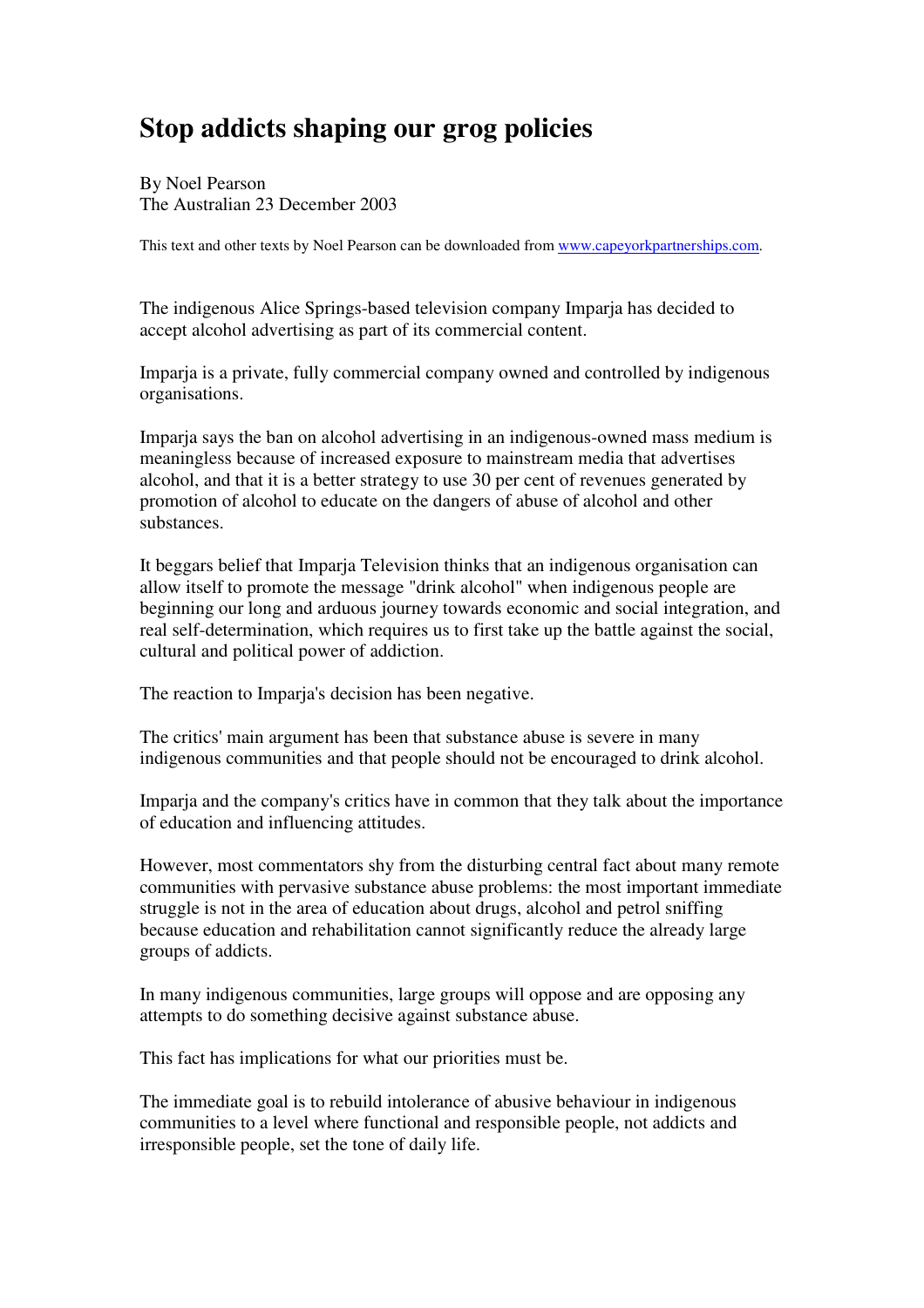Polarisation and increased internal battles cannot be avoided.

This is at odds with the official rhetoric about reconciliation. Convention requires that people who are engaged in reconciliation work "with" indigenous people. Reconciliation is generally understood to be a matter of acknowledging wrongs, giving indigenous people rights and opportunities, and fighting attitudes and opinions in mainstream society that are detrimental to the advancement of indigenous people.

But we must concede that one of the strongest political opinions that will oppose indigenous progress will come from *within* indigenous communities. Immediate enforcement of social order is necessary to achieve the long-term goals of reconciliation and integration into the mainstream economy.

Our policy in Cape York Partnerships is aimed at economic integration, but our policy is anti-assimilationist and aiming at biculturalism and bi or multilingualism.

However, even if we retain our identity and rebuild our homelands, economic integration will require increased geographic mobility for indigenous people. We want to give young indigenous people a chance to embark on orbits in the wider world, without relinquishing their ties to their homelands altogether. They *can* have the best of both worlds.

Social order in remote indigenous communities will be critically important for geographic mobility and economic integration. Children in remote communities need peace and a good start in life, otherwise they will not be able to make the transition to education and training in urban centres.

The Beattie Labor Government in Queensland has introduced legislation that allows community justice groups to develop alcohol management plans. There is no total prohibition of alcohol in Queensland communities, but most justice groups have realised that it is necessary to ban private importation and takeaways from the community taverns, so that sly grog can be identified and confiscated.

Where there is policing of the alcohol management plans, the Queensland trials have led to social improvements that could be the beginnings of reducing indigenous disadvantage. However, faced with this evidence, large groups of community members still wish to ease the restrictions in ways that will jeopardise the best progress that has been seen for decades.

The driving force of this opinion is not a consideration for civil rights.

It is addiction that is manifesting itself as a local political force. If you want to see addiction mobilised into social, cultural and political forces, try to tackle substance abuse in any of our communities.

Other motivations for the anti-restriction opinion are profit, power and ideology, but addiction is the main motor.

The responsible community groups in Cape York Peninsula and other regions will need external help for a long time. Even then, at best they can keep the destructive